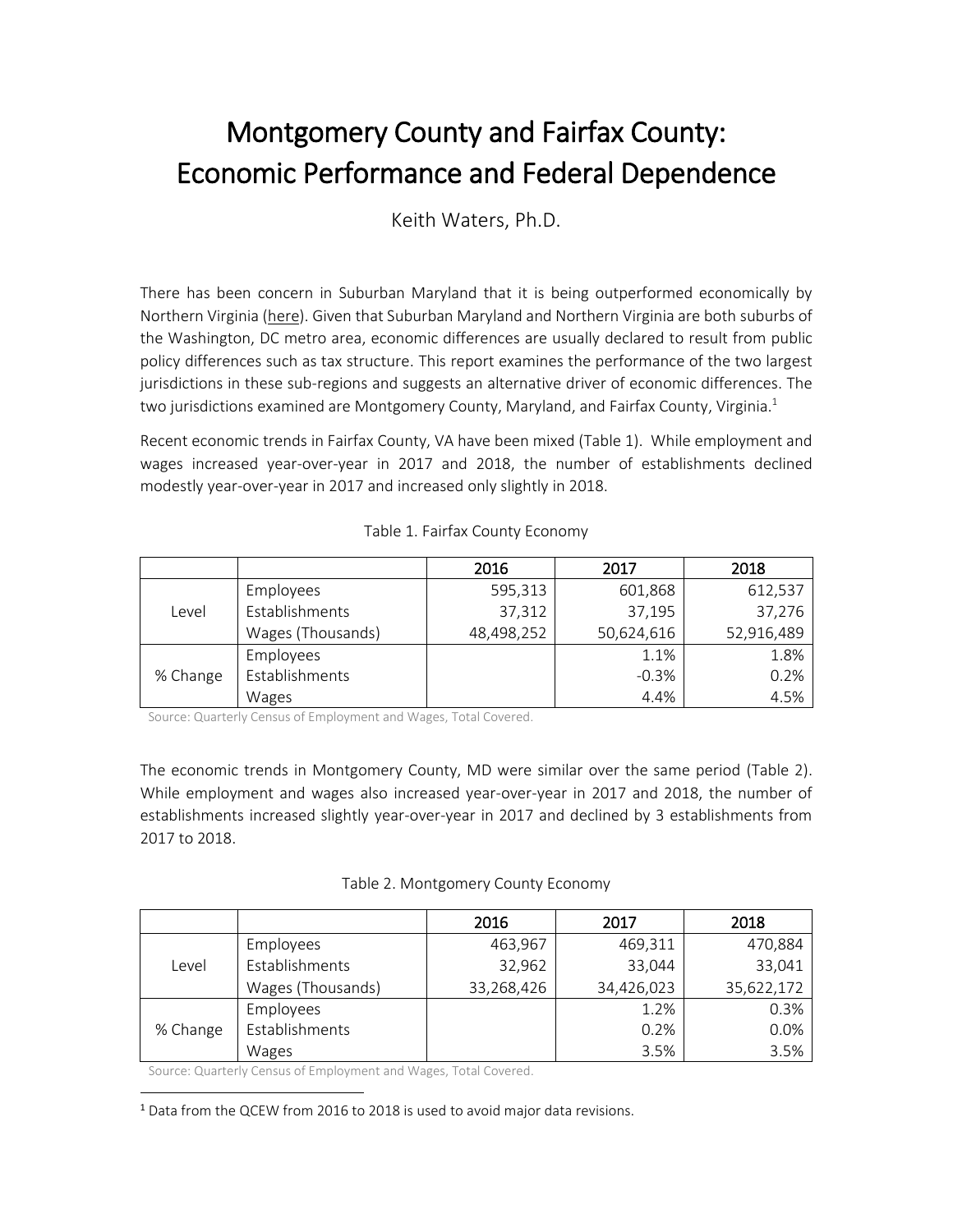While the trends were broadly similar, there are some notable differences between the two economies. Specifically, employment and wage growth were lower in Montgomery County than in Fairfax County from 2017 to 2018. Employment increased 1.8 percent in Fairfax County and just 0.3 percent in Montgomery County from 2017 to 2018. Wages increased 4.5 percent in Fairfax County and only 3.5 percent in Montgomery County over the same period. It is frequently suggested that the slower growth in Montgomery County is a result of its tax rate.

Another likely source prompting economic differences between the sub-regions is federal procurement spending. In fact, federal procurement spending increased in Fairfax County and decreased in Montgomery County from 2016 to 2018 (Table 3). 2 Federal procurement spending in Fairfax County increased 0.6 percent from \$24.06 billion in 2016 to \$24.20 billion in 2017. Federal procurement spending then increased dramatically in Fairfax County, increasing 10.0 percent from \$24.20 billion in 2017 to \$26.62 billion in 2018. In contrast, federal procurement spending in Montgomery County decreased substantially over the same period. Federal procurement spending in Montgomery County declined 8.2 percent from \$9.73 billion in 2016 to \$8.93 billion in 2017. While federal procurement spending increased a modest 1.2 percent from \$8.93 billion in 2017 to \$9.04 billion in 2018, the amount of federal procurement spending in 2018 was lower than in 2016. Lower federal procurement spending in Montgomery County as compared with Fairfax County is a more likely cause of the slower growth than minor policy differences.

|                |                             | 2016  | 2017    | 2018  |
|----------------|-----------------------------|-------|---------|-------|
| Fairfax County | Federal Spending (Billions) | 24.06 | 24.20   | 26.63 |
|                | % Change                    |       | 0.6%    | 10.0% |
| Montgomery     | Federal Spending (Billions) | 9.73  | 8.93    | 9.04  |
| County         | % Change                    |       | $-8.2%$ | 1.2%  |

Table 3. Federal Procurement Spending

Source: USAspending.gov. Federal Fiscal Years.

 $\overline{\phantom{a}}$ 

In contrast to worry among local leaders, Montgomery County is developing in a positive direction by reducing its reliance on the federal government. To coarsely measure federal dependence, federal procurement spending is taken as a share of total covered wages. While the time periods don't match exactly, the federal fiscal year runs from October 1st to September 30th, aligning the time periods is unlikely to change the result. This measure reveals that federal procurement spending accounted for only about a quarter of wages in Montgomery County in 2018 compared with over 50 percent in Fairfax County in 2018 (Table 4). Furthermore, the share of wages that federal procurement spending accounted for decreased in Montgomery County from 29.2 percent in 2016 to 25.4 percent in 2018. In contrast, the share of wages that federal procurement spending accounted for increased in Fairfax County from 49.6 percent in 2016 to 50.3 percent in 2018. Finally, it is highly unlikely that firms are choosing to open in Fairfax County due to lower taxes or general business friendliness of Northern Virginia, thus driving the increase in employment, as the number of establishments *declined* from 2016 to 2017 in Fairfax County and increased only modestly from 2017 to 2018 (Table 1).

<sup>&</sup>lt;sup>2</sup> Federal procurement spending includes prime contracts by place of performance.